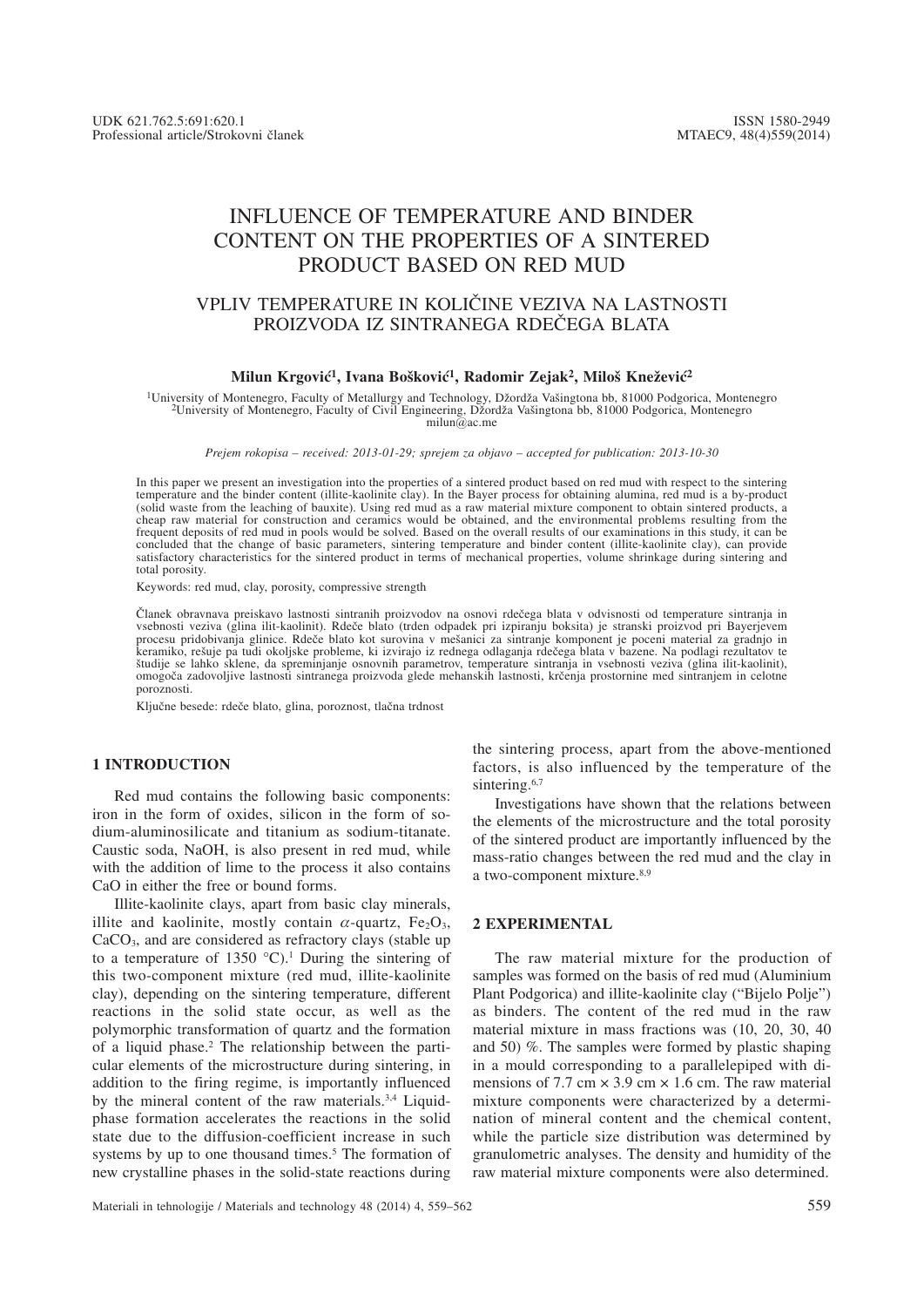The sintering of the samples with different red mud contents was performed at temperatures of 1100 °C and 1200 °C.<sup>5,8</sup> The characterization of the sintered products included the following: a determination of the linear and volume shrinkage during sintering, and a determination of the total porosity and compressive strength. The determination of the mineral content of the sintered products was performed by X-ray analysis.

### **3 RESULTS AND DISCUSSION**

The mineral composition of red mud (**Figure 1**) determined by the X-ray analysis shows the presence of the following minerals: hematite, goethite, boehmite, diaspora, calcite, as well as the presence of soda. The results of the chemical analysis of red mud (**Table 1**) show a high mass content of  $Fe<sub>2</sub>O<sub>3</sub>$  (40.78 %) and because of its negative influence on the quality of sintered product, $<sup>1</sup>$ </sup> the content of red mud in the raw material mixture does not exceed 50 %. The clay used as a binder is an illitekaolinite type (**Figure 2**, **Table 2**), with the presence of  $\alpha$ -quartz.

**Table 1:** The chemical content of red mud in mass fractions (*w*/%) Tabela 1: Kemijska sestava rdečega blata v masnih deležih (w/%)

| $\vert$ Oxides Fe <sub>2</sub> O <sub>3</sub> $\vert$ Al <sub>2</sub> O <sub>3</sub> $\vert$ SiO <sub>2</sub> $\vert$ TiO <sub>2</sub> $\vert$ Na <sub>2</sub> O $\vert$ CaO $\vert$ lg. loss |                                            |  |  |  |
|-----------------------------------------------------------------------------------------------------------------------------------------------------------------------------------------------|--------------------------------------------|--|--|--|
|                                                                                                                                                                                               | $ 40.78 17.91 11.28 10.20 6.90 1.50 9.36 $ |  |  |  |

The results of the granulometric analysis show that the red mud has a larger fraction (average grain size 30 μm) compared to the used clay (average grain size 17 μm). The density of the clay determined by the pycnometer method is  $2.34$  g cm<sup>-3</sup>, while the density of the red mud is 2.76 g cm–3.

The results of the volume shrinkage during sintering (**Figure 3**) show higher values of shrinkage at the sintering temperature of 1200 °C compared to 1100 °C, and the shrinkage decreases with an increase in the



**Figure 1:** X-ray diffractogram of red mud Slika 1: Rentgenski difraktogram rdečega blata



**Figure 2:** X-ray diffractogram of "Bijelo Polje" clay **Slika 2:** Rentgenski difraktogram gline "Bijelo Polje"

content of red mud in the raw material mixture. This is explained by the granulometric analysis of the raw material mixture (red mud has a larger fraction), the relations between the elements of the microstructure, as well as by an increase of the total porosity of the sintered product with an increase of the red mud content.

The total porosity (**Figure 4**) has lower values at the sintering temperature of 1200 °C, compared to the sintering temperature of 1100 °C, and increases with an increase of the red mud content in the raw material mixture. During the sintering process of the ceramic particles all the well-known mass-transport mechanisms can occur, depending on the sintering conditions.10 Based on the already-existing data and results it can be concluded that diffusion is the dominant mass-transport mechanism under these conditions. Along with the temperature rise, the reactions in the solid state are generated by increased diffusion.



**Figure 3:** Volume shrinkage of products during sintering: a)  $T = 1100$  $^{\circ}$ C, b)  $T = 1200$   $^{\circ}$ C

**Slika 3:** Krčenje prostornine proizvoda med sintranjem: a)  $T = 1100$  $\rm{^{\circ}C}$ , b)  $T = 1200$   $\rm{^{\circ}C}$ 

**Table 2:** The chemical content of "Bijelo Polje" clay in mass fractions (*w*/%) Tabela 2: Kemijska sestava gline "Bijelo Polje" v masnih deležih (*w/%*)

| $\sim$ $\sim$<br>. . | $\sim$ $\sim$                    |                                      |                         | -    | . .<br>∽        | $\sim$ $\sim$ | $-$                     | n n             |                   |
|----------------------|----------------------------------|--------------------------------------|-------------------------|------|-----------------|---------------|-------------------------|-----------------|-------------------|
| Jxides               | SU <sub>2</sub>                  | Fe <sub>2</sub> O <sub>z</sub>       | $\text{Al}_2\text{O}_3$ | CaO  | MgO             | $Na2$ U       | $\mathbb{N}2\mathbb{C}$ | SO <sub>2</sub> | <b>loss</b><br>lσ |
|                      | $\overline{\phantom{a}}$<br>7.08 | the contract of the con-<br><u>.</u> | 10.98                   | 0.48 | $\mathbf{U}$ ., | v.v           | $1.1 -$                 |                 | 0.02<br>o.v.      |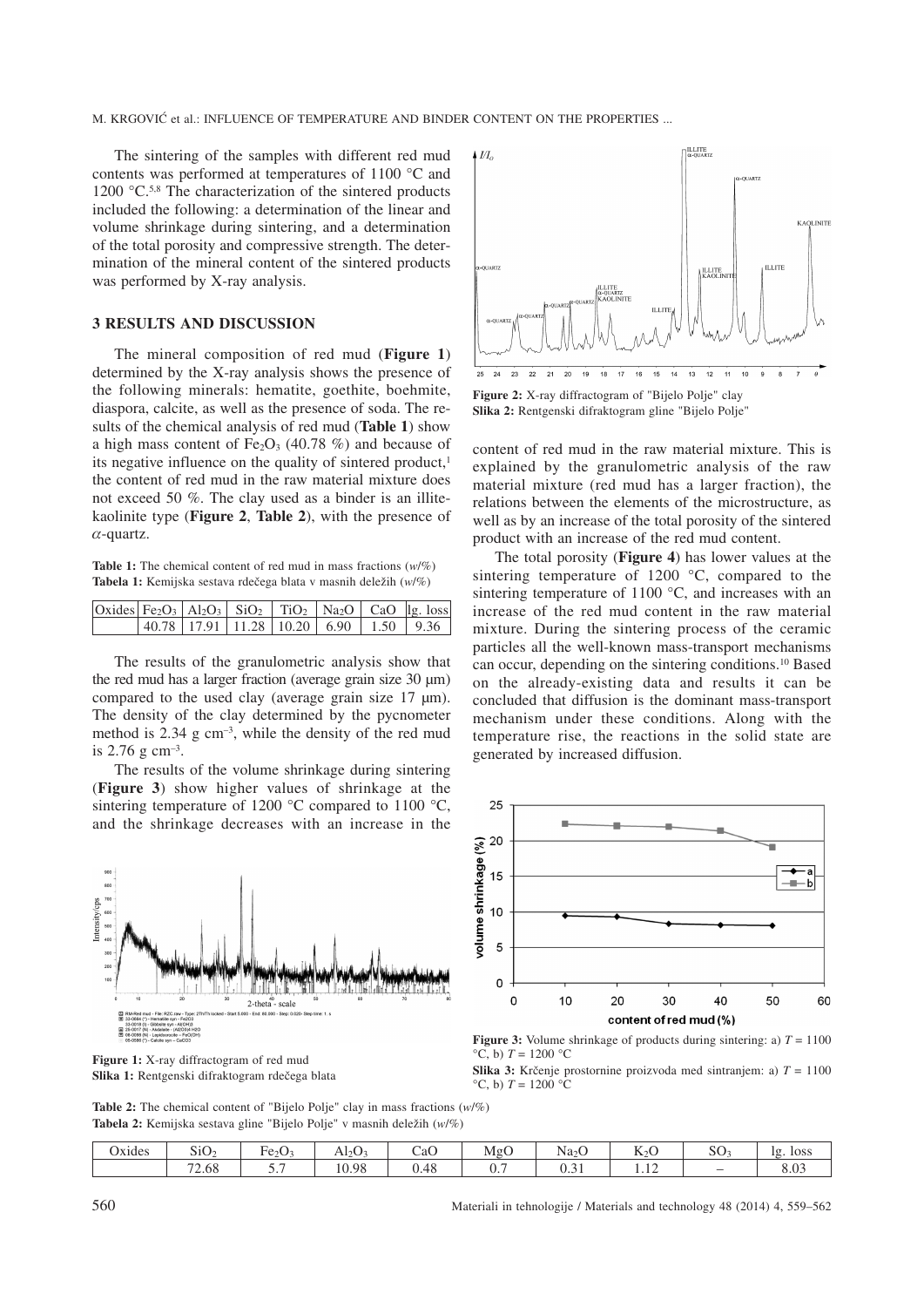

**Figure 4:** Total porosity of sintered products: a)  $T = 1100$  °C, b)  $T =$ 1200 °C

**Slika 4:** Skupna poroznost sintranih proizvodov: a)  $T = 1100 \degree C$ , b) *T*  $= 1200 °C$ 

The highest values of the compressive strength (**Figure 5**) are present for the samples with the lowest content of red mud. The samples sintered at the temperature of 1200 °C have significantly higher values of compressive strength than those sintered at the temperature of 1100 °C.



**Figure 5:** Compession strenght of sintered products: a)  $T = 1100 \text{ °C}$ , b)  $T = 1200 °C$ 

**Slika 5:** Tlačna trdnost sintranih proizvodov: a)  $T = 1100$  °C, b)  $T =$  $1200 °C$ 



**Figure 6:** X-ray diffractogram of sintered product ( $w = 30$  % red mud;  $T = 1100 °C$ 

**Slika 6:** Rentgenski difraktogram sintranega proizvoda (*w* = 30 % rde čega blata;  $T = 1100$  °C)

Materiali in tehnologije / Materials and technology 48 (2014) 4, 559–562 561

The X-ray analysis results (**Figures 6**, **7**, **8** and **9**) show different relations for the crystalline phases at the different sintering temperatures. The  $Fe<sub>2</sub>O<sub>3</sub>$  remains



**Figure 7:** X-ray diffractogram of sintered product ( $w = 30$  % red mud;  $T = 1200$  °C)

**Slika 7:** Rentgenski difraktogram sintranega proizvoda (*w* = 30 % rde čega blata;  $T = 1200 °C$ )



**Figure 8:** X-ray diffractogram of sintered product ( $w = 40$  % red mud;  $T = 1100$  °C)

**Slika 8:** Rentgenski difraktogram sintranega proizvoda (*w* = 40 % rde čega blata;  $T = 1100$  °C)



**Figure 9:** X-ray diffractogram of sintered product ( $w = 40$  % red mud;  $T = 1200 °C$ 

**Slika 9:** Rentgenski difraktogram sintranega proizvoda (*w* = 40 % rde čega blata;  $T = 1200$  °C)